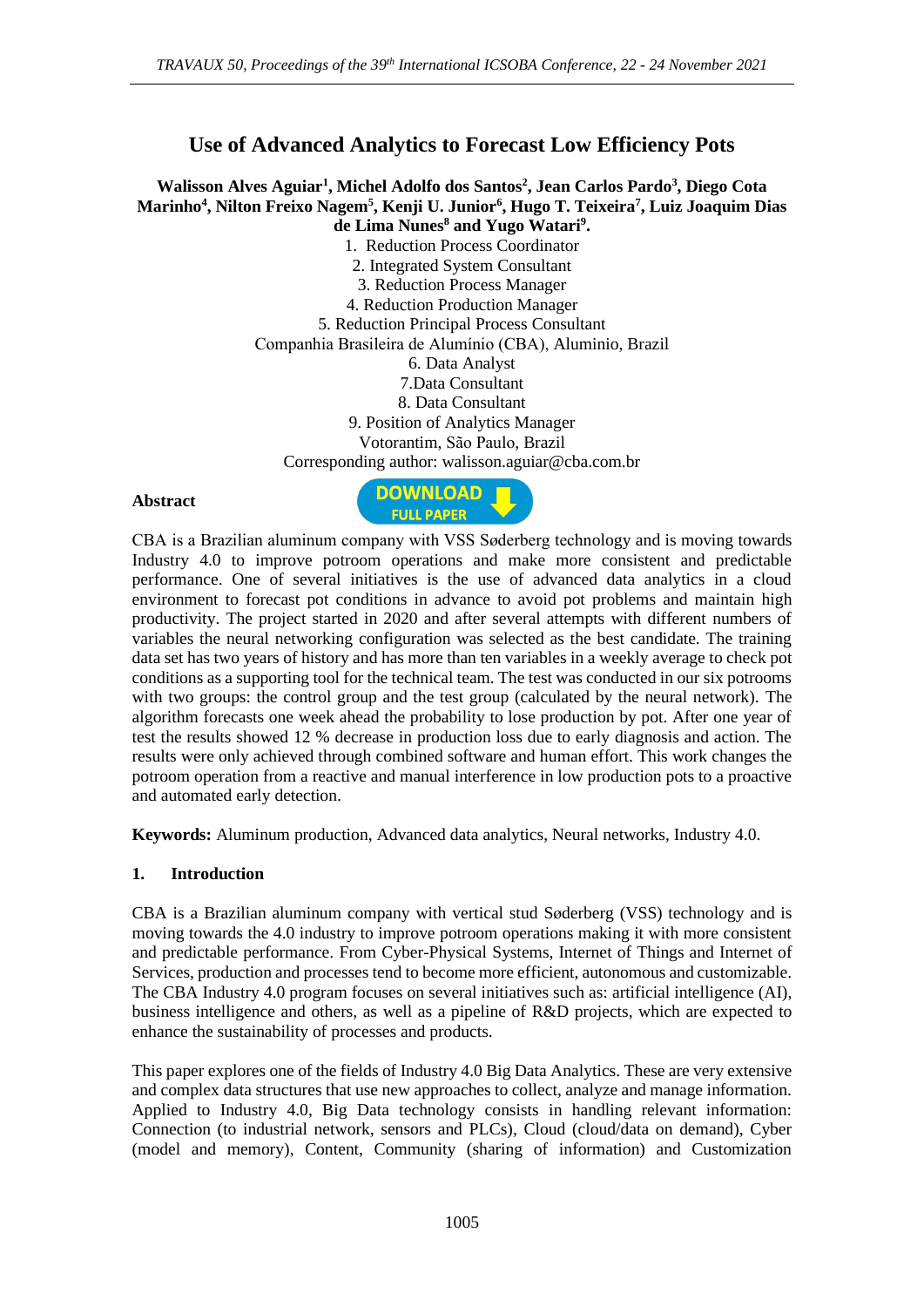(customization and values). From Big Data technology emerges the Advanced Analytics that is a methodology of data analysis that uses predictive modeling, machine and deep learning algorithms, process automation and other statistical methods to analyze information from a different data source.

Nowadays one of the best performance algorithms that ensemble classifiers/predictors is the extreme gradient boosting (XGBoost). It is an optimized distributed gradient boosting algorithm designed to be highly efficient, flexible and portable. It implements machine learning algorithms under the Gradient Boosting framework. The algorithm category is based on Decision Trees with Gradient Boosting. Gradient means that the algorithm uses the Gradient Descent algorithm to minimize loss. It has many hyperparameters that can be tuned to adjust the algorithm to best suit to the scenario. Decision Trees are methods where there is a function that takes a value as a vector of attributes as input and returns a decision (output). For a decision tree to arrive at the output value, it performs a series of steps, creating various branches throughout the process. Each node in this tree represents a single decision. The more times an attribute is used for decision making, the greater its relative importance in the model. Gradient boosting is a machine learning technique, which produces a prediction model in the form of an ensemble prediction models, typically decision trees [1, 2]. When a decision tree is the weak learner, the resulting algorithm is called gradient boosted trees, which usually outperforms random forest [2, 3].

## **2. Experimental**

The first step was to build the data architecture that consists in the acquisition of data from our source of historic process data (PIMS), where the tags are sequenced and queued for consumption based on the frequency of capture by the sensors. The Data Ingestion process uses the extraction, transformation and loading (ETL) resources combined between the Data Factory and the Event Hub, forming the first stage, where the data presents a raw and semi-structured format.

In the next step, we internalize the information in our Data Lake, producing an accurate version, enriched with other information from auxiliary and complementary spreadsheets, as well as a source that is fed back by Tableau's own visualization, which allows an evaluation of the actions taken later.

In the intelligence stage, we apply machine learning algorithms in order to obtain the evaluated insights from the period in question, acting in the prescriptive way of analyzing the acquired variables.

Some of the parameters used in the algorithm were: DEPTH, SHRINKAGE, SUBSAMPLE, COLSAMPLE\_BYTREE, GAMMA, MIN\_CHILD\_WEIGHT. Where DEPTH means maximum depth of a tree. Increasing this value will make the model more complex and more likely to overfit. SHRINKAGE which means in modifying the update rule. It can increase the computational time both during training and querying. SUBSAMPLE is the ratio of the training instances. COLSAMPLE\_BYTREE is the subsample ratio of columns when constructing each tree. GAMMA is the minimum loss reduction required to make a further partition on a leaf node of the tree. MIN\_CHILD\_WEIGHT is the minimum sum of instance weight needed in a child. If the tree partition step results in a leaf node with the sum of instance weight less than min child weight, then the building process will give up further partitioning.

The general objective function of the gradient tree boosting is presented by Equation (1)

$$
\gamma_{jm} = \arg\min_{\gamma} \sum_{x_i \in R_{jm}} L(y_i, F_{m-1}(x_i) + \gamma) \tag{1}
$$